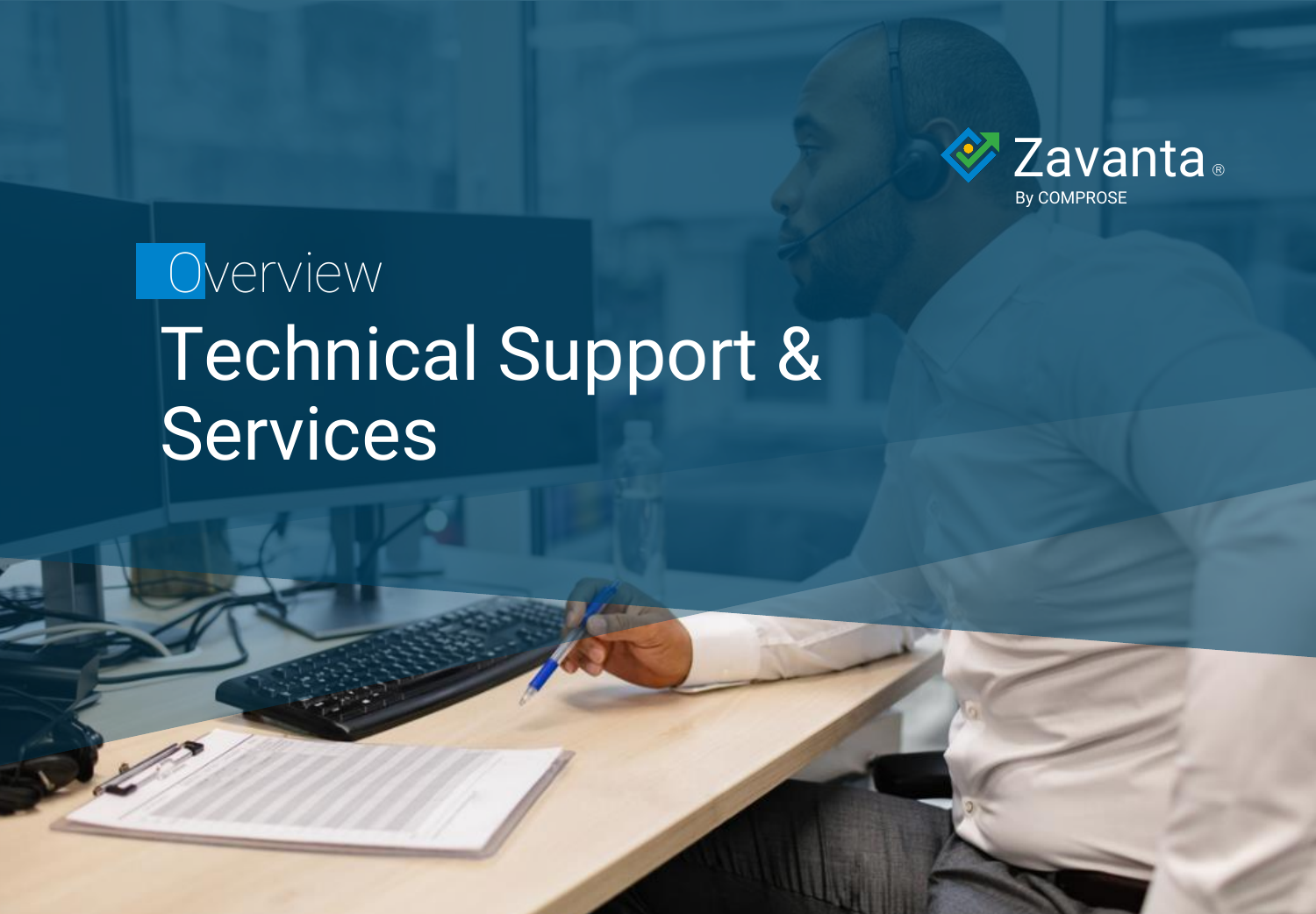"When we've needed technical support, your team makes us feel like we're the only client you have."

Allie Grossett, Coordinator Brand Experience

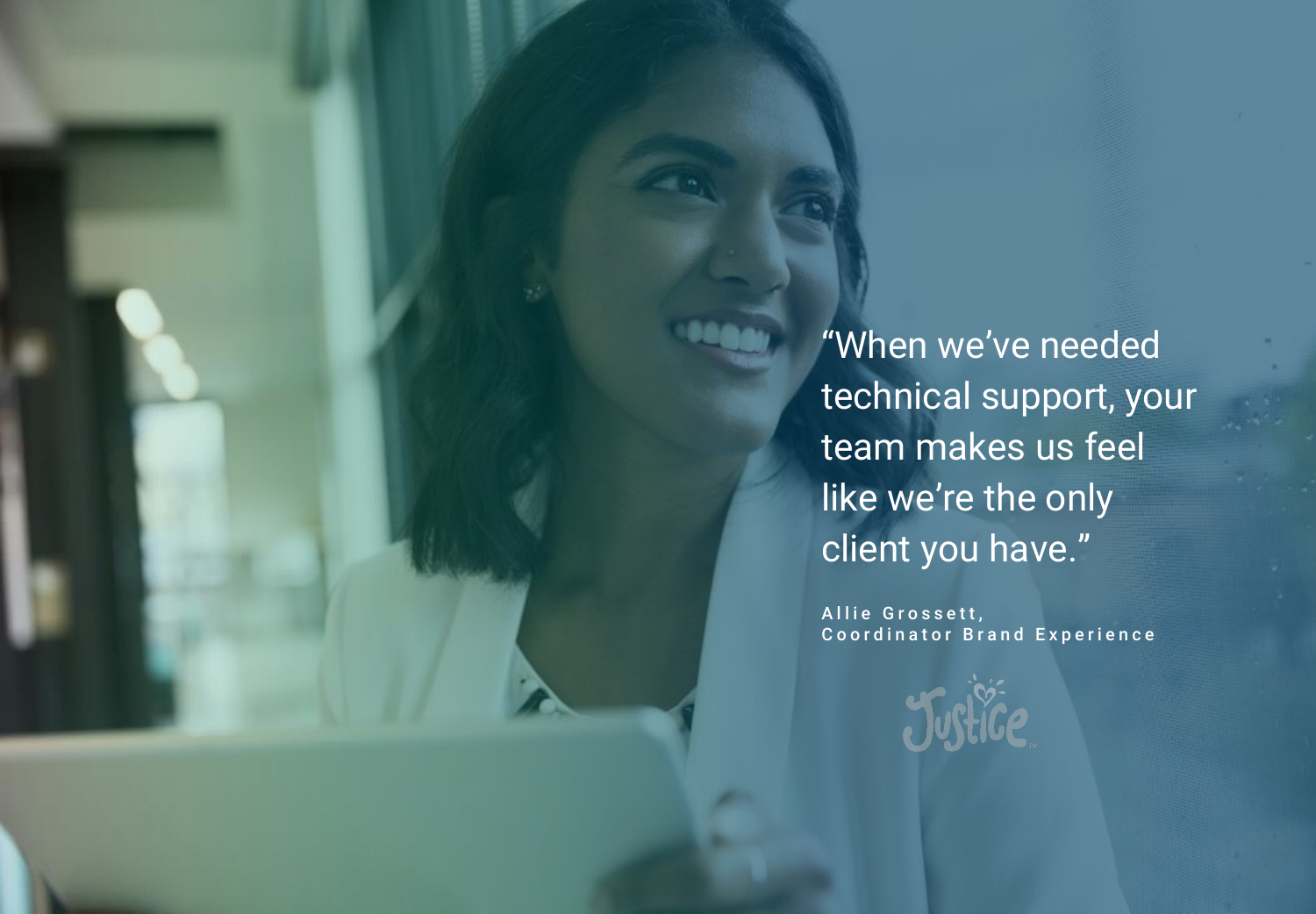## **Technical Support**

#### **All plans include:**

- Email support
- Access to all self-help resources including online documentation
- IT Security Center
- Single Sign-on and Active Directory API documentation
- MS SharePoint search API documentation. This API allows SharePoint to seamlessly search Zavanta and return search results to both the Zavanta portal content and internal SharePoint documents.



#### **Teams Plans: Premium Support**

- Scheduled phone resolution
- Response time up to 1 business day
- IT questionnaire (up to 2 hrs)
- SSO / API implementation consulting (1 hr)
- Access to senior technical staff at a reduced rate

#### **Enterprise Plans: Enterprise Support**

- Scheduled phone resolution
- Guaranteed SLAs 4-8 business hours
- IT questionnaire (up to 10 hrs)
- ETL (Employee Automation)
- SSO / API / ETL consulting (up to 10 hrs)
- Access to senior technical staff at a reduced rate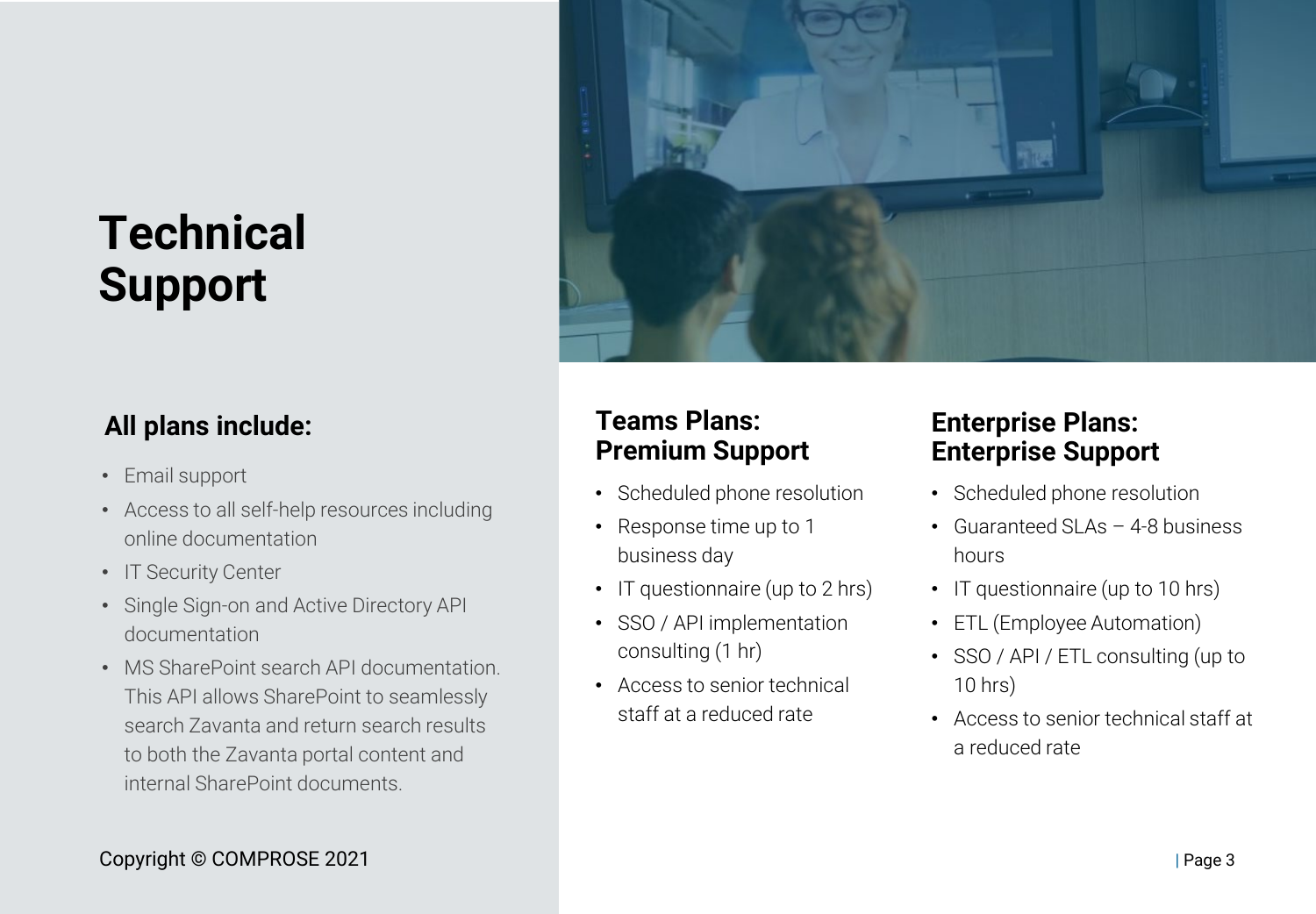### **Automate user management at scale.**

Managing a large number of users, their roles and permissions while maintaining security is a major challenge especially as employees leave and new hires are added.

We support a variety of technologies that automate user management, saving IT staff time and headaches.

- SSO and Active Directory self-help tools are available to all customers.
- ETL (User Automation) is included in the Concierge Support Plan or may be purchased as an add-on.



Zavanta supports SSO so that users do not have to enter their username and password when they log into Zavanta. Zavanta can tap into the SSO they use for other applications. Employees simply log in once to access all their applications, including Zavanta.

#### **API for Active Directory**

With our RESTful API tool, developers can sync to Active Directory to add, delete, and update users as well as manage their groups.

#### **ETL User Automation**

With ETL, Zavanta can sync with other applications such as your HR system, to manage the user profiles, roles, and logins. (*See Page 5 for details.*)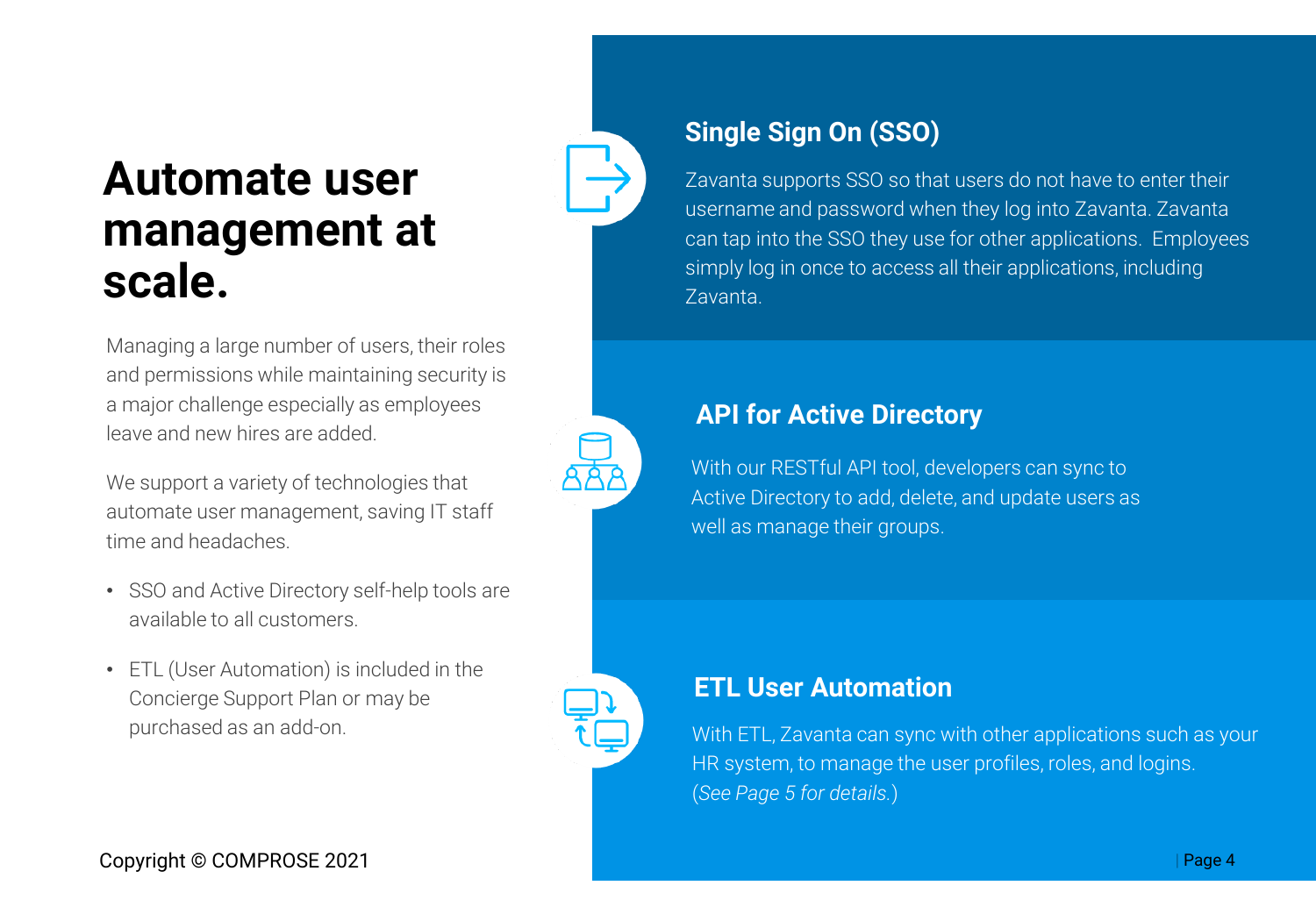### **ETL User Automation**

With ETL, Zavanta can sync with other applications such as your HR system, to manage user profiles, roles, and logins. Changes in the 3rd party application are automatically synced to Zavanta's User Manager.

Your organization defines the user attributes to be transferred and Zavanta does the rest.

ETL tools and support are available at no charge in Zavanta Enterprise subscriptions.

If you are not on the Enterprise Support Plan, you can purchase ETL tools and support as an add-on to your subscription.